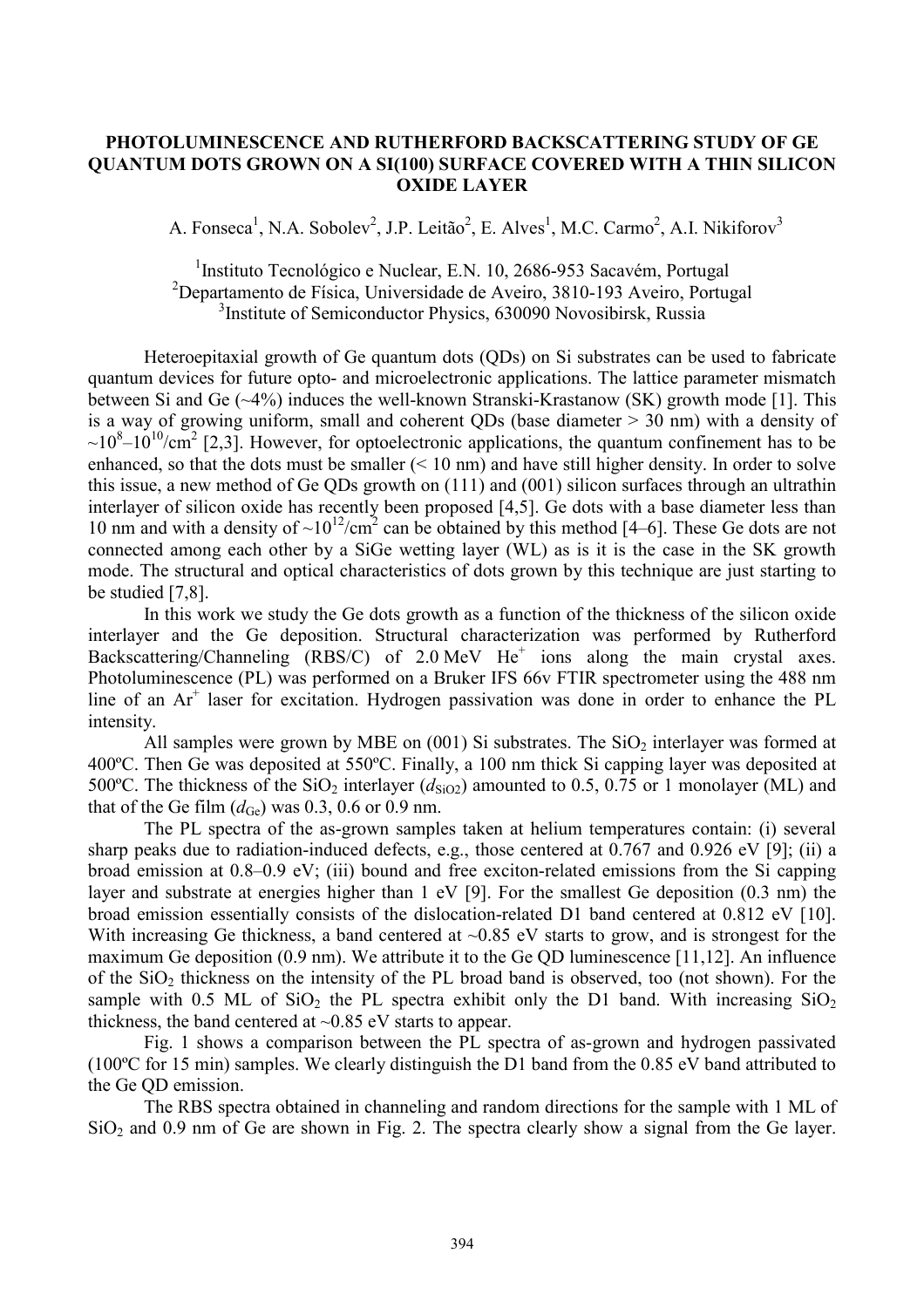The shift to lower energies for larger tilt angles  $(\theta)$  is due to an increase of the path of the beam particles,  $d = x/\cos\theta$  (*x* being the real thickness), inside the Si capping layer, which leads to a decrease of the energy of the backscattered particles. The aligned spectrum for the  $\langle 110 \rangle$  axis (obtained at  $\theta$  = 44.9°) shows a peak at channel 467 due to the presence of the non-crystalline SiO<sub>2</sub> interlayer. For the sample containing  $0.5$  ML of  $SiO<sub>2</sub>$  this signal is very weak.



**Figure 1.** Comparison between the PL spectra of **Figure 2.** RBS spectra of the sample with 0.9 nm the as-grown and passivated samples with  $1 \text{ ML}$  of Ge and  $1 \text{ ML}$  of  $SiO<sub>2</sub>$  for the channeling and of  $\text{SiO}_2$  and with 0.3 nm and 0.9 nm of Ge.  $T_m =$  random directions at two different tilt angles. 5 K.

Angular scans along the main crystal axes (<100>, <110> and <111>) were performed for samples with 1 ML of  $SiO<sub>2</sub>$  and 0.3, 0.6 and 0.9 nm of Ge, and for samples with 0.9 nm of Ge and 0.5, 0.75 and 1 ML of  $SiO<sub>2</sub>$ .

|                       |              |                | $0.3$ nm Ge   0.6 nm Ge   0.9 nm Ge |                |
|-----------------------|--------------|----------------|-------------------------------------|----------------|
| $\chi$ min            | Ge           | 5.9%           | 32.0%                               | 48.6 %         |
|                       | Si (surface) | $2.5\%$        | $9.6\%$                             | $17.6\%$       |
| $\Psi$ <sub>1/2</sub> | Ge           | $0.81^{\circ}$ | $0.96^{\circ}$                      | $1.26^{\circ}$ |
|                       | Si (surface) | $0.99^{\circ}$ | $0.96^{\circ}$                      | $1.04^{\circ}$ |

**Table 1.**  $\chi$ <sub>min</sub> and  $\psi$ <sub>1/2</sub> for samples with 1 ML of SiO<sub>2</sub> and 0.3, 0.6 and 0.9 nm of Ge, for the  $\leq$ 110 $>$  direction.

In Table 1 we present the dechanneling yield  $(\chi_{min})$  of the RBS spectra and the width at halfminimum of  $(\psi_{1/2})$  of angular scans related to the backscattering from Ge and Si for samples with 1 ML of  $SiO<sub>2</sub>$  and 0.3, 0.6 and 0.9 nm of Ge, for the  $\langle 110 \rangle$  direction. For the sample with the thickest Ge-layer (0.9 nm) we observe that  $\chi_{min}$  for the Ge curve is almost 50%, indicating a possible presence of strained Ge islands. This result also shows that as the Ge layer thickness increases,  $\chi_{min}$  for the Ge-related curves is getting higher, indicating a crescent crystallographic disorder. This disorder can be interpreted as a way of releasing the strain energy accumulated in the Ge films due to the lattice mismatch between Si and Ge (~4%). An increase of the thickness of the Ge layer also induces a broadening of the Ge angular scan curve from  $0.81^\circ$  for  $d_{Ge} = 0.6$  nm to